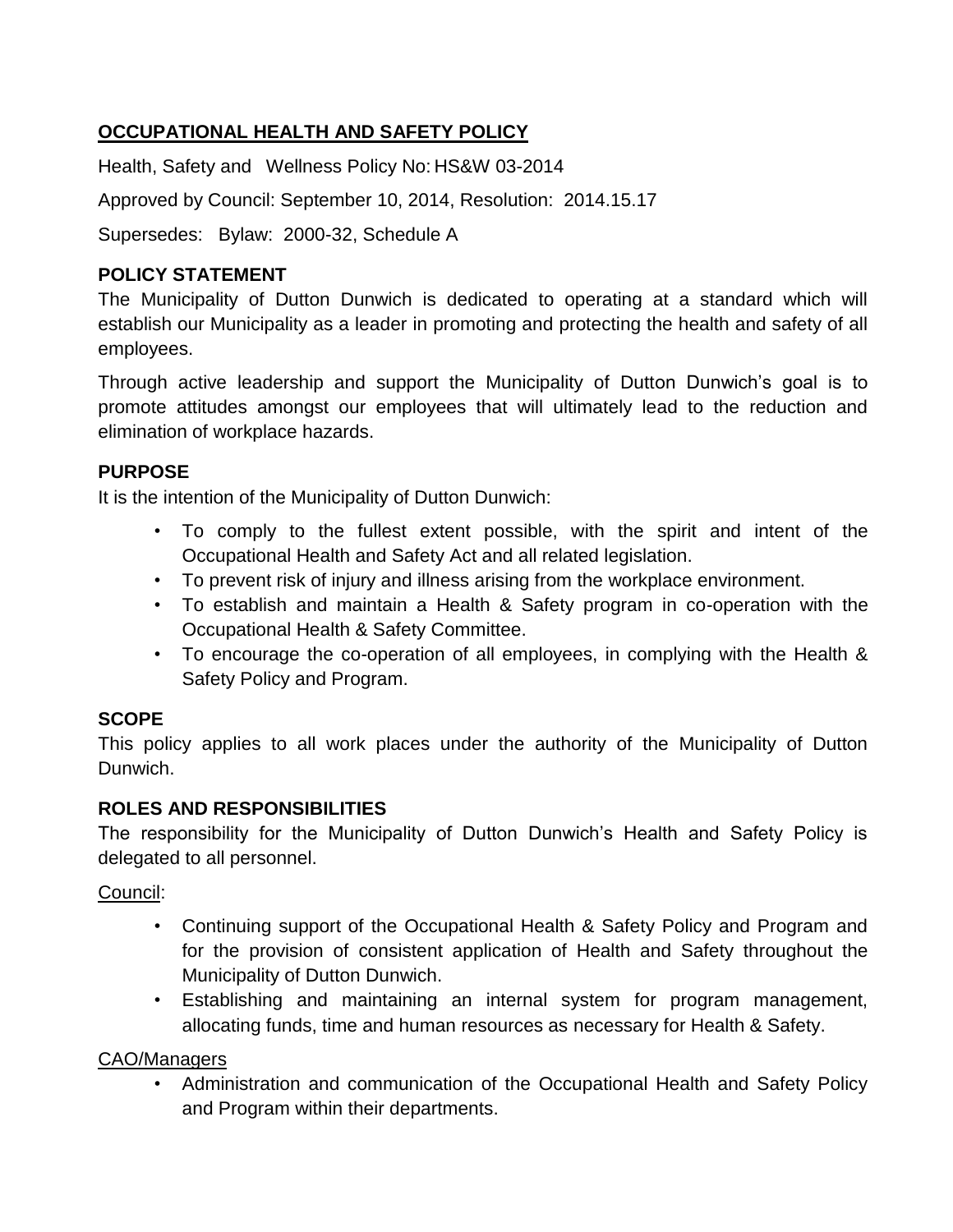- Encouraging attitudes and work practices that reflect the intent of the policy by ensuring employees receive regular and applicable safety training, according to their needs.
- Including Health & Safety responsibilities in performance criteria, as appropriate for management and supervisory staff.
- Assuming ownership responsibility and maintenance as required by legislation, for property and buildings owned by the Municipality of Dutton Dunwich.
- Ensuring that all contractors and sub-contractors and Municipally-owned facility lessees and their employees meet or exceed the expectations of the Municipality of Dutton Dunwich's Health & Safety Program.
- Appointing Management representatives for the Health & Safety Committee. Consulting with the Health & Safety Committee and ensuring a 21 day response to recommendations.
- Ensuring the highest level of health and safety standards that exceed requirements of the Occupational Health & Safety Act and related legislation, within their department.

## **Supervisors**

- Familiarizing themselves and communicate to their staff, the Health & Safety Policy, the Safety Program and the requirements of the legislation, as it applies to the workplace.
- Liaising with all staff and being of assistance to the Health & Safety Committee, in an effort to reduce and eliminate physical hazards and influence safe work attitudes among employees.
- Instructing, informing and supervising employees to protect their Health & Safety.
- Investigating and responding to any health and safety related concerns which may be brought to their attention and initiating corrective measures, as may be appropriate.

### Employees

- Uphold the requirements of the Policy, the Program and the legislation in order to assist the Municipality of Dutton Dunwich in providing a healthy and safe work environment. Communicating any violations to their immediate Supervisor.
- Assuming responsibility for their own actions to prevent injury to themselves and other employees.
- Immediately reporting workplace and near miss accidents, no matter how minor.

# Health & Safety Committee

- Identifying workplace hazards, through inspections, and recommending remedial action to Managers.
- Conducting or assisting in investigations, as specified by the legislation.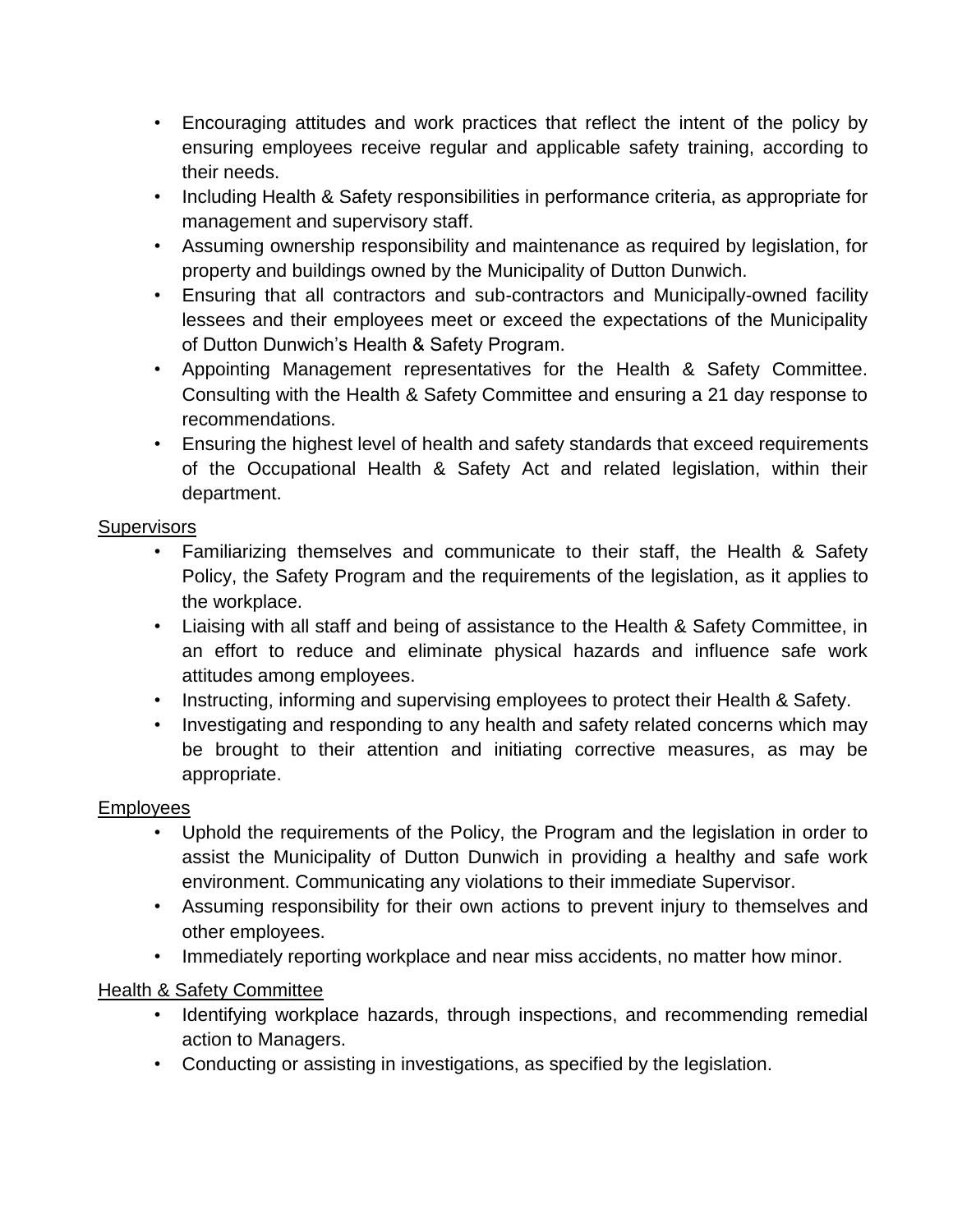- Making recommendations to Managers to enhance the effectiveness of the Health & Safety Program.
- Promoting a high standard of safety values among all workplace parties.
- Members are entrusted with confidentiality of information concerning employees and the workplace.

# **OCCUPATIONAL HEALTH AND SAFETY POLICY – Critical Injury or Death Procedure Guideline**

# **PROCEDURE**

Where a person is critically injured or killed from any cause at a Municipal Workplace, the Municipality will ensure prompt medical attention, a thorough investigation to determine causes, and the implementation of appropriate corrective measures.

# **PURPOSE**

To ensure an injured worker or person is immediately provided the necessary medical care.

To ensure notification of family in a timely and discreet manner.

To ensure compliance with the Occupational Health and Safety Act, Section 25.

# **CRITICAL INJURY DEFINED**

A critical injury of a serious nature that:

- Places life in jeopardy;
- Produces unconsciousness;
- Results in substantial loss of blood;
- Involves the fracture of a leg or arm but not a finger or toe;
- Involves the amputation of a leg, arm, hand or foot but not a finger or toe;
- Consists of burns to a major portion of the body;
- Causes the loss of sight in an eye;

# **MEDICAL ASSISTANCE**

The priorities are to:

- Prevent further injury to the individual;
- To promptly administer first aid; and
- To call appropriate emergency services i.e., fire department rescue, ambulance etc.

# **PROCEDURE TO BE FOLLOWED**

In the event of a death or critical injury, or if the injury has the potential to be a critical injury.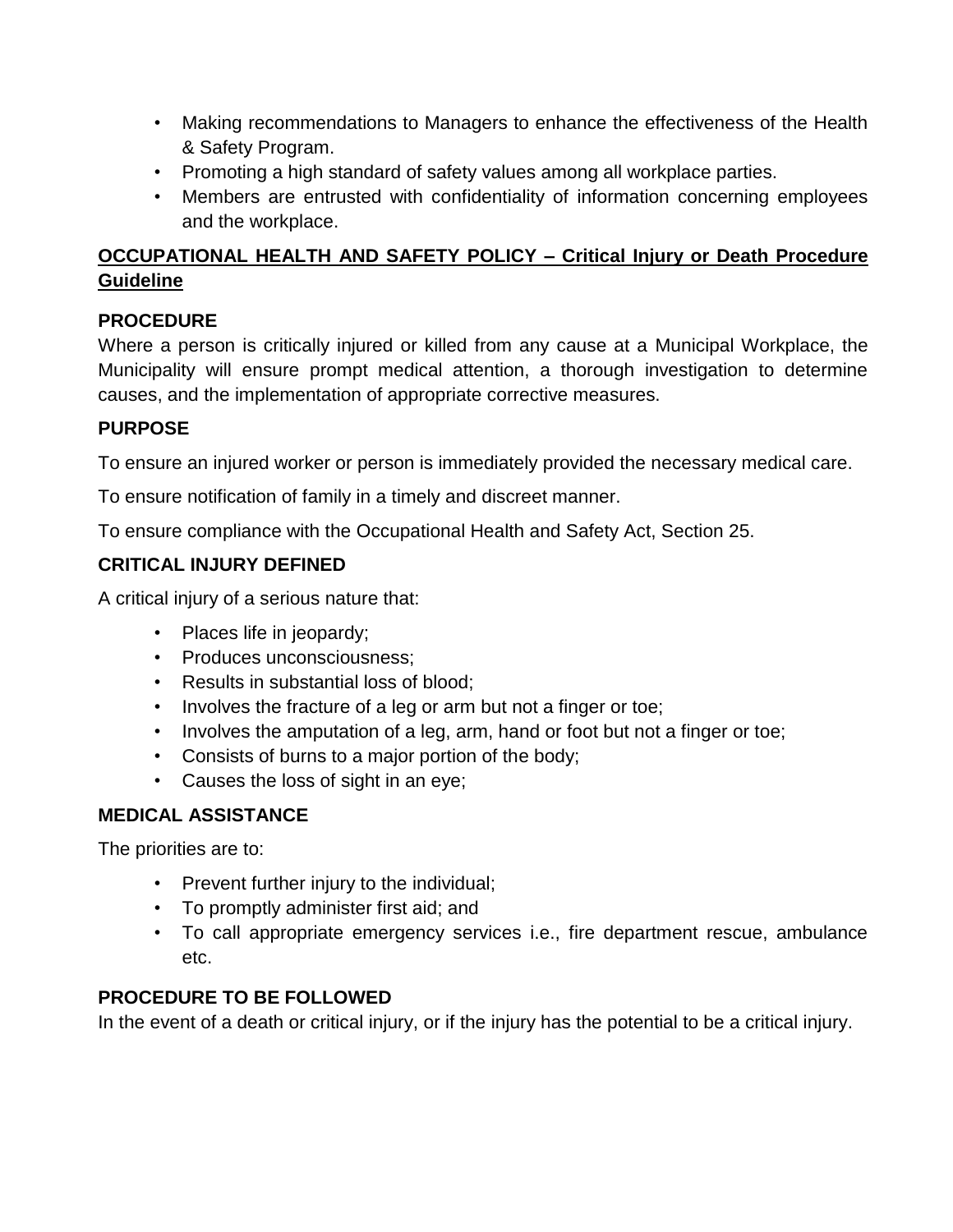### **Notification**

If a person (Municipal employee, visitor etc.,) is killed or critically injured from any cause at a Municipal workplace, or while working for the Municipality, the employee's supervisor or closest Manager will immediately notify by telephone, fax or other direct means:

- Ministry of Labour Office 519-439-2210 or 1-800-265-1676
- CAO/Clerk
- Designated Worker Representative from the Health and Safety Committee

#### Preservation of Accident Scene

Do not delay the start of the investigation. The Ministry of Labour investigation is not a substitute for the supervisor's accident investigation.

The most senior supervisor in attendance at the death or critical injury scene will be responsible to ensure that, no person shall interfere with, disturb, destroy, alter or carry away any wreckage, article or thing at the scene of or connected with the occurrence until permission to do so has been given by an inspector.

This requirement must be adhered to, except for the purpose of:

- Saving life or relieving human suffering;
- Maintaining an essential public utility service or a public transportation system; or
- Preventing unnecessary damage to equipment or other property.

#### Right to Investigate

A designated worker representative from the Health and Safety Committee has the right to inspect the place where the accident occurred and any machine, device or thing involved, to conduct an accident investigation.

#### Notification of Family:

Where an employee is killed or crucially injured at work the appropriate management representative as follows:

- CAO/Clerk
- Manager
- Fire Chief

or their designate will be responsible for notifying the family. The management representative should consider the involvement of one or more of the following: co-worker, Police Officer, clergyperson, or employee's supervisor.

#### Legal Representative

Any management representative may notify the Municipality's Legal firm before, during or after the investigation if it appears charges may be laid as a result of the injury or death.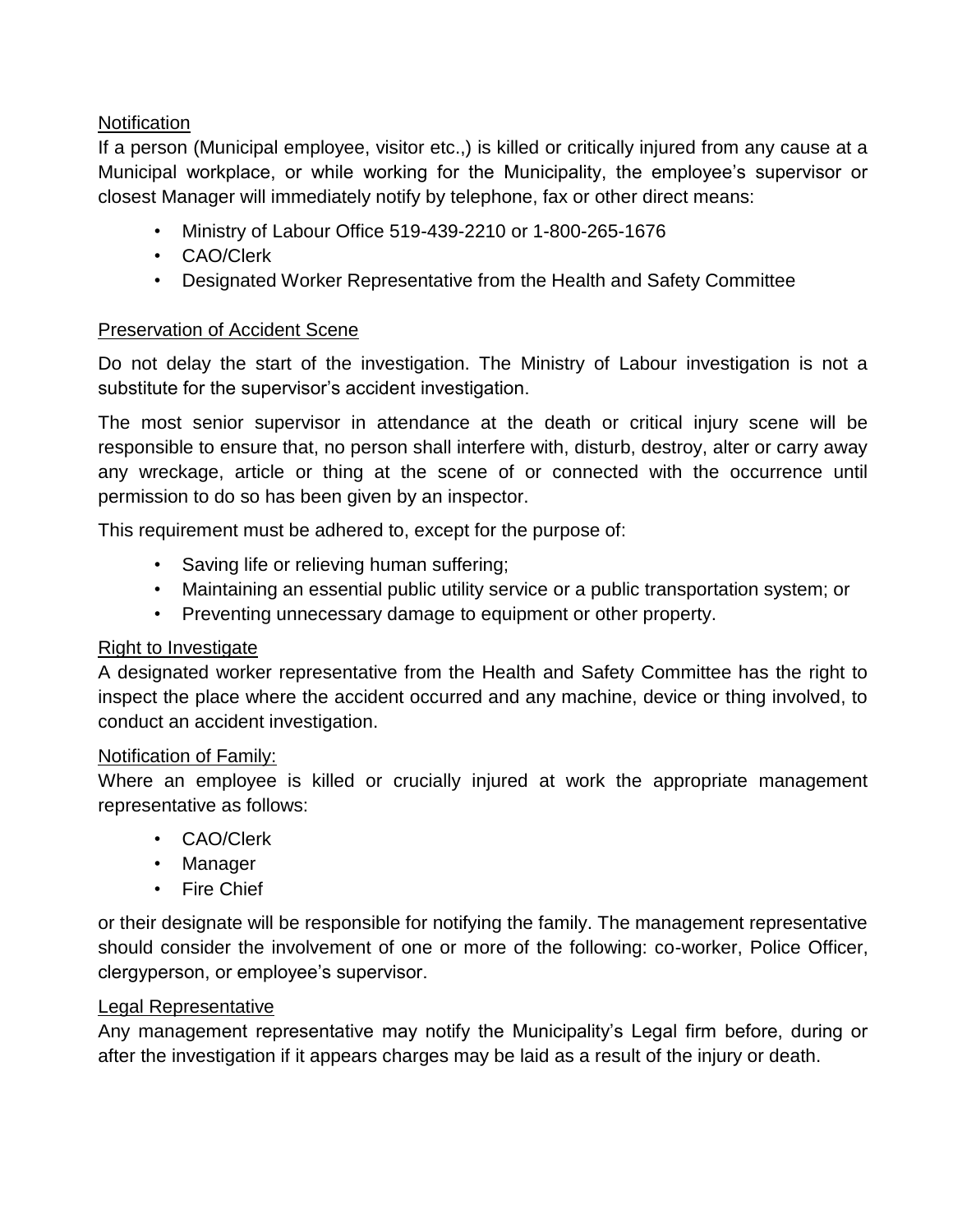The CAO/Clerk must be notified immediately if the critical injury or death occurred to a member of the public.

### **STATEMENT TO POLICE**:

Employees of the Municipality are to co-operate fully with any Police investigation when questioned.

## **STATEMENTS TO MEDIA**

Only an individual listed under Notification of Family, subsection a) to c), or their designate are authorized to make statements to the media.

The first management personnel at the scene are to instruct all employees that questions from the media must be referred to their supervisor.

The supervisor is responsible for directing members of the media to the appropriate spokesperson for the Municipality.

# **WRITTEN REPORT OF OCCURRENCE**

The Manager is responsible for contacting the Ministry of Labour immediately after the occurrence by telephone at: 519-439-2210, OR 1-800 265-1676.

The employee's Manager is responsible for ensuring the completion and delivery of a written report to the appropriate Director at the Ministry of Labour, Head Office, London at:

217 York Street, 5th Floor, London ON N6A 5P9 Fax: 519-672-0268

within 48 hours of the critical injury or death.

A Health and Safety Officer from the Ministry of Labour is available to assist in the completion of the report.

The written report must contain the following information:

- Name and address of the employer and contractor (if appropriate);
- The nature and the circumstances of the occurrence and the bodily injury sustained;
- A description of the machinery or equipment involved;
- The time and place of the occurrence;
- The name and address of the person who was killed or critically injured;
- The name and addresses of all witnesses to the occurrence; and
- The name and address of the physician or surgeon, if any, by whom the person was or is being attended for the injury.

A copy of the written report must be received by the appropriate Manager.

The Manager/Supervisor of the employee who was killed or critically injured must also complete an Employer's Report of Injury/Disease Form 7 (WSIB).